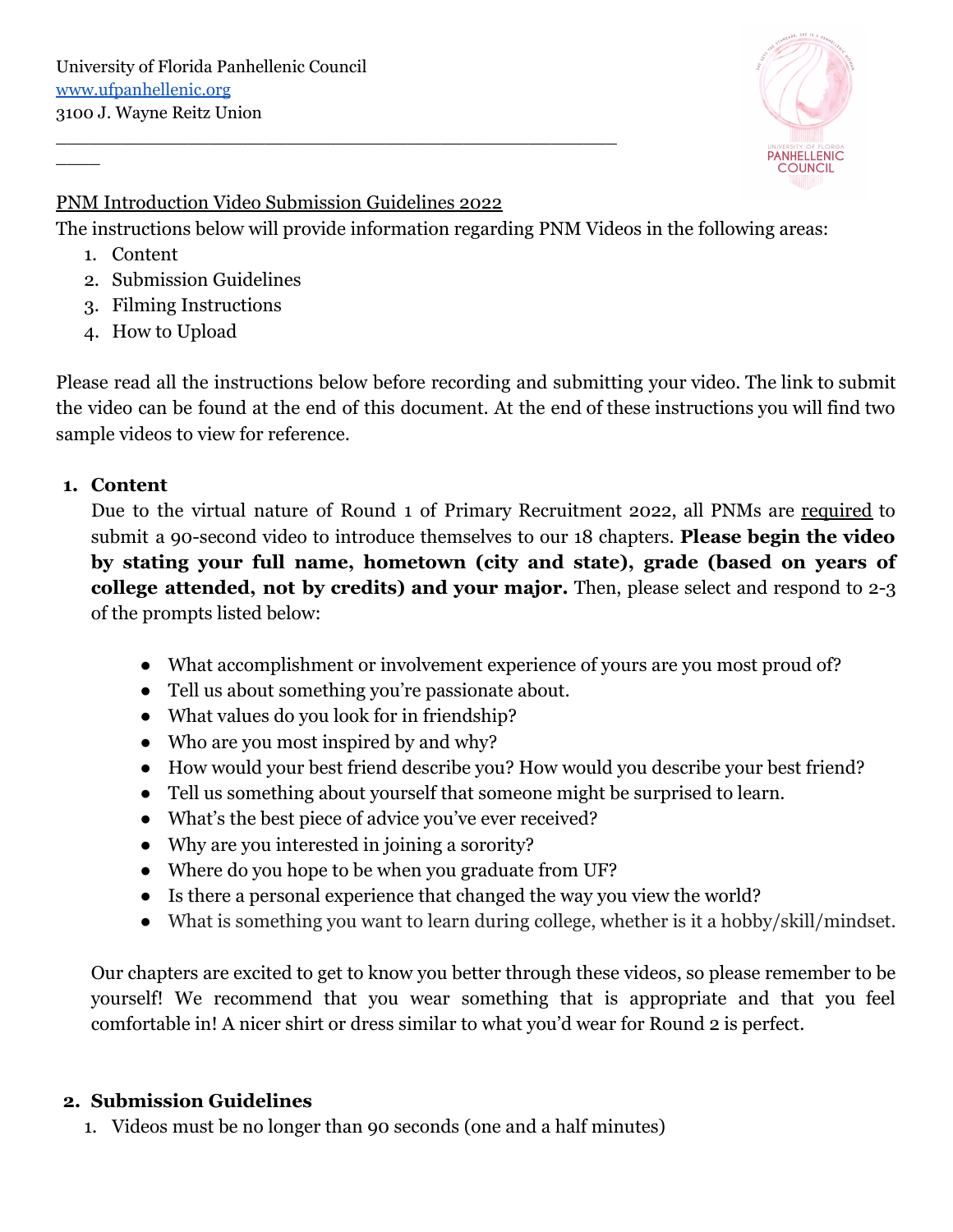- 2. Backgrounds should be neutral (see below for more specific instructions)
- 3. Videos should only feature the PNM (no other people, pets, props, etc. may be present)
- 4. PNMs may not produce or edit the video themselves or hiring a third party (see end of instructions for sample videos)
- 5. All videos must be submitted by **August 5 at 11:59 P.M.**

# **3. Filming Instructions**

1. Orientation:

Orient your recording device horizontally (see picture below) to ensure that your video is properly displayed on a viewer's screen.



2. Stabilization:

Be sure that your video is steady as you film - avoid shaking or moving the camera while recording. The following are three recommendations to ensure that your video remains steady:

- a. Have a family member or friend record the video for you
- b. Use a stack of books or other stable items to prop up your device while you record
- c. Record on a computer so it is self-stabilizing
- 3. Framing:

Be sure to frame the camera so that there is a full view of your face as you are speaking. Don't cut off your head in the frame or place the camera too close, and make sure that the camera is in focus for the duration of the video.

4. Background:

Pay attention to the background of your video. A simple background with minimal distractions is ideal. You may not use a virtual background or green screen to record your video. Your background does not need to be a single color, but try to avoid:

- a. A cluttered/messy background (clothes on the floor, junk piled up, etc.)
- b. A background that is too bright (see lighting)
- 5. Lighting:

Try your best to keep all lighting in front of your face. Lamps and natural lighting work best.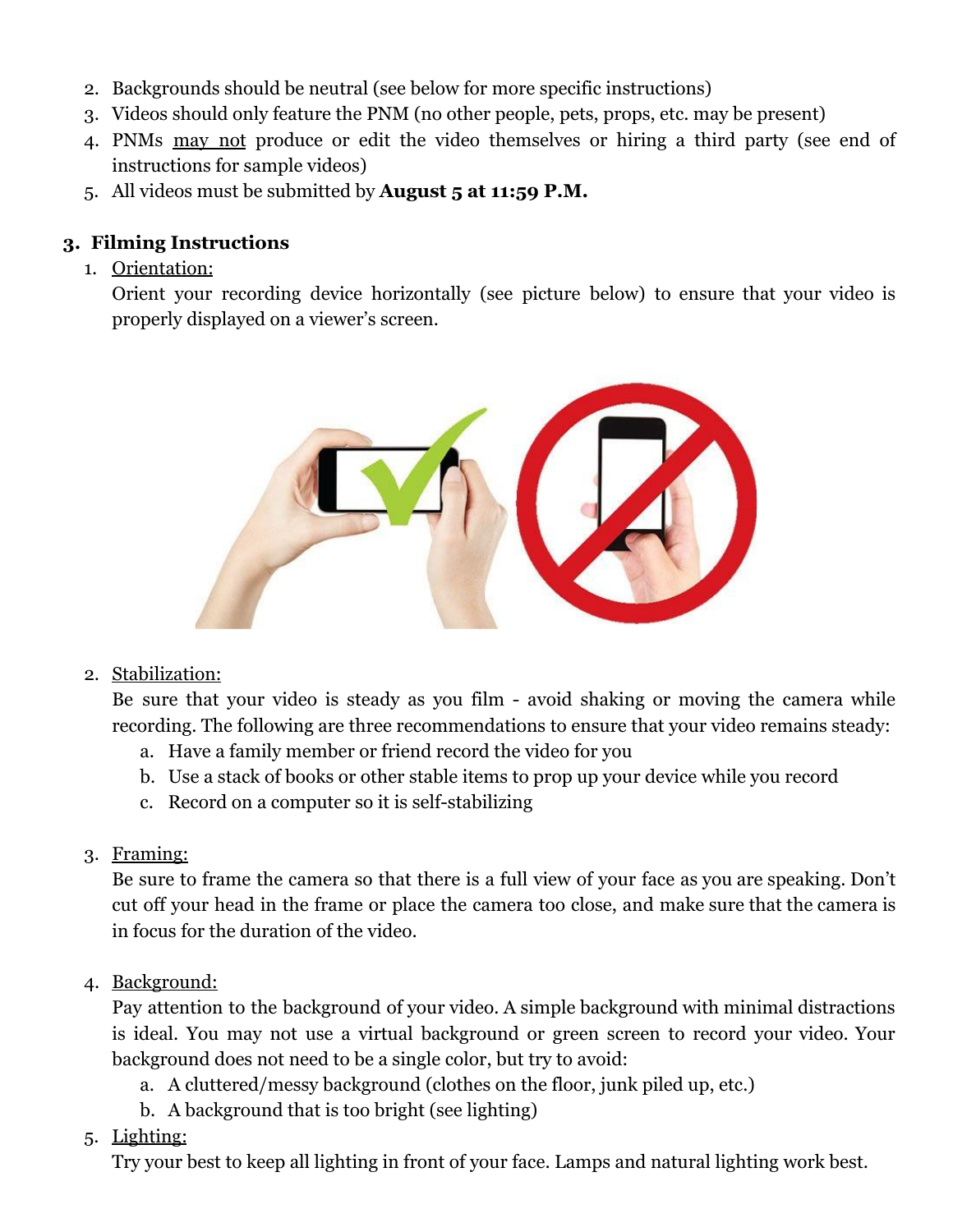- a. Avoid bright windows or lights behind you.
- b. Avoid the sole/excess use of overhead lighting; instead rely on natural lighting or a lamp in front of you for the best results
- c. Test the lighting before recording to make sure that there aren't obvious shadows covering your face
- 6. Audio Quality: For the best quality audio, be sure to record in a quiet setting and sit/stand about four feet from your recording device.
	- a. Try to keep your face pointed toward the camera for the entire 90 seconds, as turning away can lower the volume of the recording.
	- b. Turn off any excess noise (TV, radio, fan, etc.) when recording, as this sound can be audible in the background and may distort your voice.
	- c. Please refrain from recording the video outside, as wind/animals/external noises may distort the audio quality.

## **4. How to Upload**

Your video will be sent to the Panhellenic Council as a link to a video on a streaming platform (YouTube, Vimeo, etc). Once your video has been recorded and you are ready to upload, follow the instructions below:

- 1. Save your file to your phone or computer.
- 2. Upload your video to a streaming platform. Below are the instructions to upload your video to YouTube on your computer:
	- a. Go to youtube.com and log in with a Google Account
	- b. Click the "Create" button on the top taskbar next to the search bar

| <b>Youlube</b><br>$\overline{\phantom{a}}$ |      | . .<br>■■■ |
|--------------------------------------------|------|------------|
|                                            | $-1$ | 10,000     |

c. From the dropdown menu, select "Upload Video"

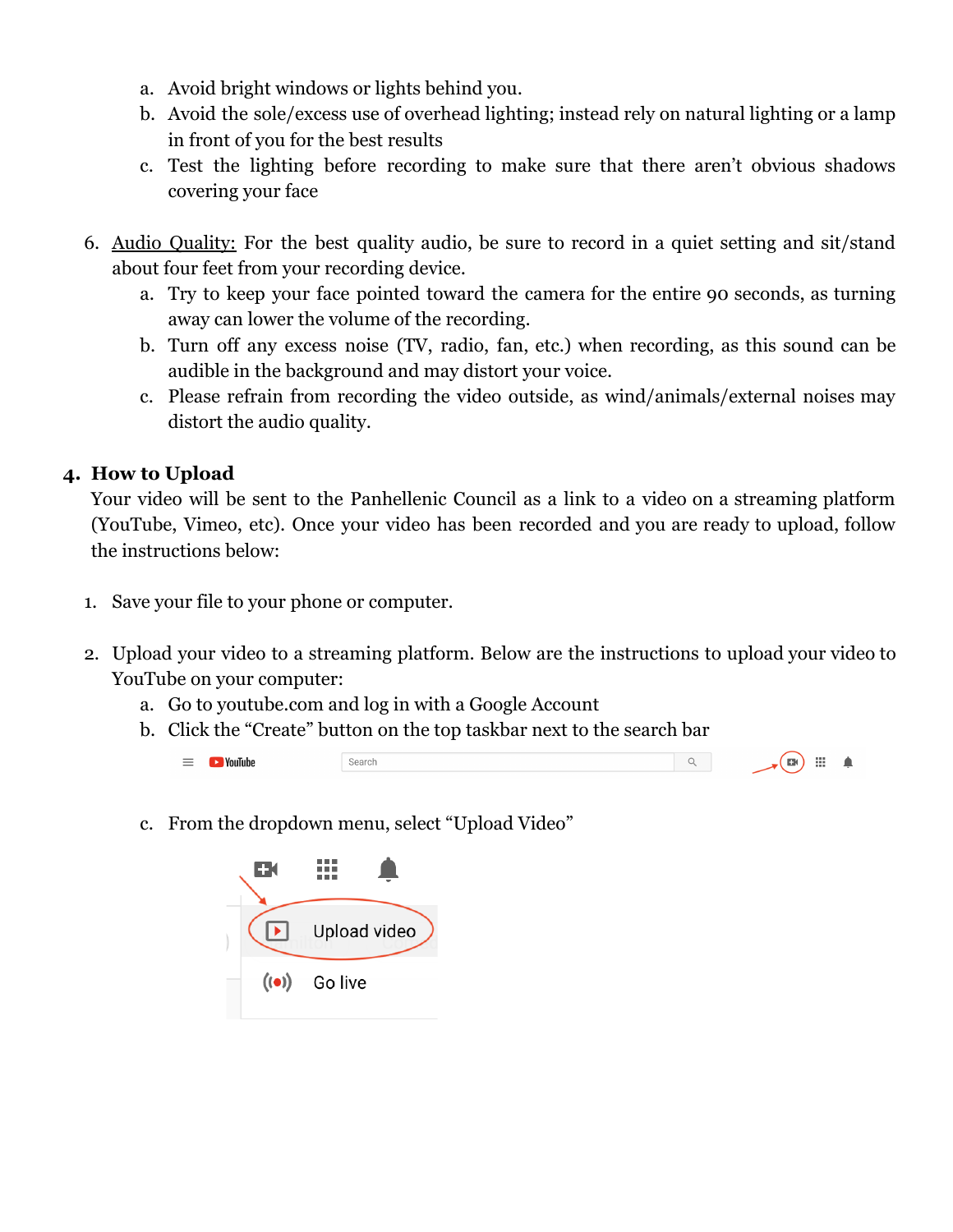d. A window will pop up when the page loads (picture below). Drag and drop your video into the window or browse for it on your computer to upload it to YouTube.



e. A new window will appear to provide details and settings for your video.

|                                                                                                                                     | Saving draft                               |   |             |
|-------------------------------------------------------------------------------------------------------------------------------------|--------------------------------------------|---|-------------|
| Video elements<br>Visibility<br><b>Details</b><br>$\overline{2}$<br>$\sqrt{3}$                                                      |                                            |   |             |
| <b>Details</b>                                                                                                                      |                                            |   |             |
| <b>Title (required)</b><br>Add a title that describes your video                                                                    |                                            |   |             |
| 0/100                                                                                                                               |                                            |   |             |
| Your video needs a title<br>инзеприот со                                                                                            |                                            |   |             |
| Tell viewers about your video                                                                                                       |                                            |   |             |
|                                                                                                                                     | Video link<br>https://youtu.be/rlCTXLphl7s | 冋 |             |
|                                                                                                                                     | Filename<br>Hannah_R_SampleVideo1.mov      |   |             |
| Thumbnail                                                                                                                           |                                            |   |             |
| Select or upload a picture that shows what's in your video. A good thumbnail stands out and<br>draws viewers' attention. Learn more |                                            |   |             |
| Finished processing                                                                                                                 |                                            |   | <b>NEXT</b> |

f. Title your video your first and last name and your Council PNM ID #. Ex. Jane Doe, Council PNM ID 198 would title her video "Jane Doe PNM ID #198"

| Details                       | Video elements<br>$\overline{2}$ | Visibility<br>3 |
|-------------------------------|----------------------------------|-----------------|
| <b>Details</b>                |                                  |                 |
| <b>Title (required)</b>       |                                  |                 |
| Jane Doe PNM ID #198          |                                  |                 |
|                               |                                  | 20/100          |
| Description 2                 |                                  |                 |
| Tell viewers about your video |                                  |                 |
|                               |                                  |                 |
|                               |                                  |                 |
|                               |                                  |                 |
|                               |                                  |                 |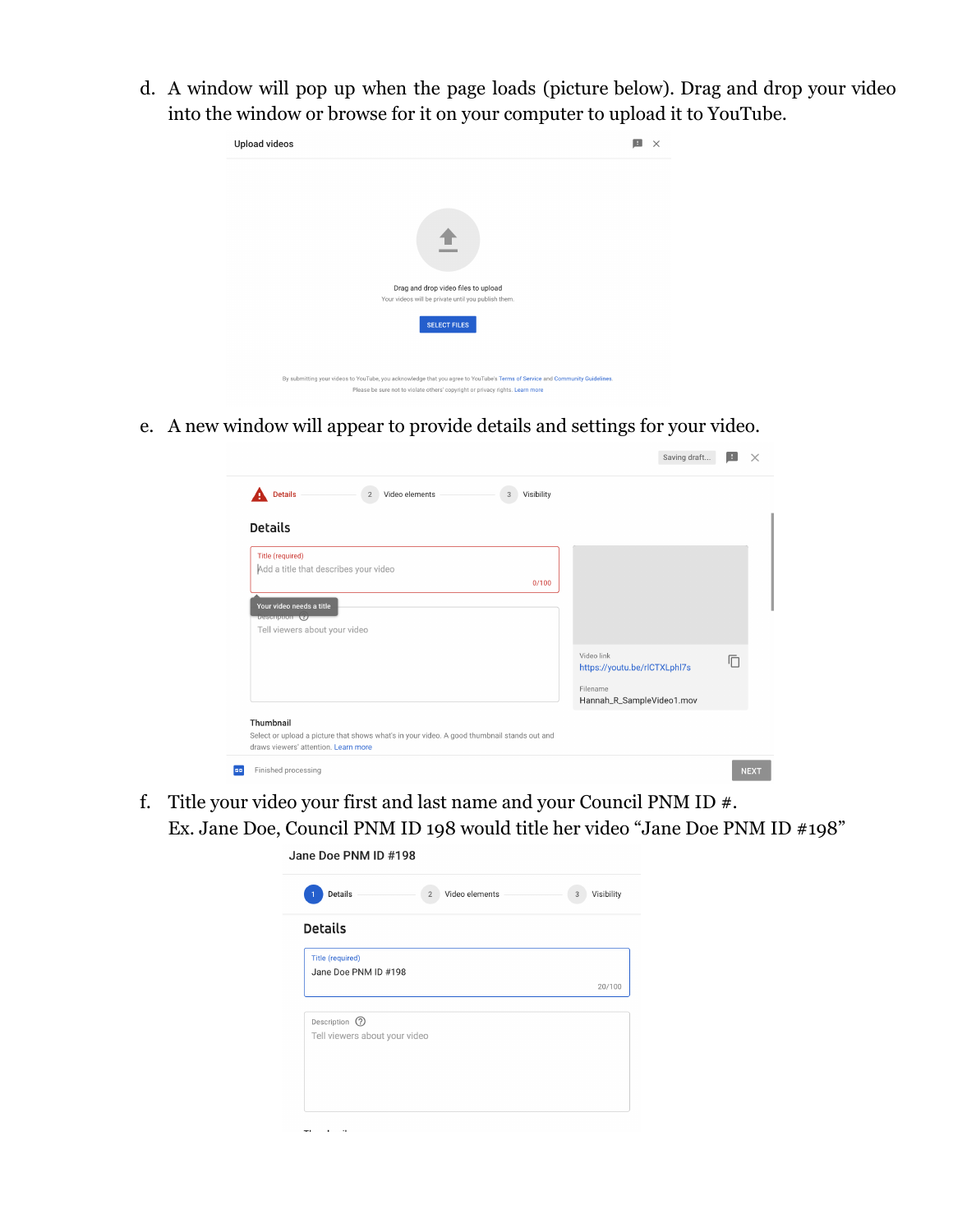Council PNM ID#'s can be found by logging in to your Campus Director account. Your ID# will appear on the home page in the top left corner of the screen (pictured below).

| <b>CampusDirector</b>                          | <b>University of Florida Panhellenic</b>                                                                                                                                |
|------------------------------------------------|-------------------------------------------------------------------------------------------------------------------------------------------------------------------------|
| COUNCIL PNM ID 198                             |                                                                                                                                                                         |
| <b>GROUP 1</b>                                 | <b>Message of the day (PNM)</b>                                                                                                                                         |
| <b>STATUS: ACTIVE</b>                          | Fall Recruitment 2020 will take place in mid-August and the official dates will be released on our social media; the party schedule will be                             |
| <b>ROUNDS</b><br><b>ROUND1</b><br>$\mathbf{v}$ | released closer to the start of Recruitment.<br>For any questions, please reach out to your Pi Chi's! For technical difficulties regarding your account, please contact |
|                                                | ufcomputerchair@gmail.com.<br>Best,                                                                                                                                     |
|                                                | Rachel Jenkins -- Head Computer Pi Chi<br>and<br>Hannah Raymond -- Membership Vice President                                                                            |

*\*if your video is not uploaded in this format it will not be accepted*

- g. Do not add a description to your video.
- h. You may select a thumbnail picture from those available. Do not upload a new thumbnail.
- i. Under Audience, select "No, it's not made for kids"
- j. Click the blue "Next" button in the bottom right corner of the window. (Skip the page on Video elements)
- k. Under Visibility, select "Save or Publish" AND "Unlisted".





- l. Click the blue "Save" button in the bottom right corner of the window.
- m. Once the video has uploaded, click out of the window and hover over the video to see the "Options" button (three dots icon)